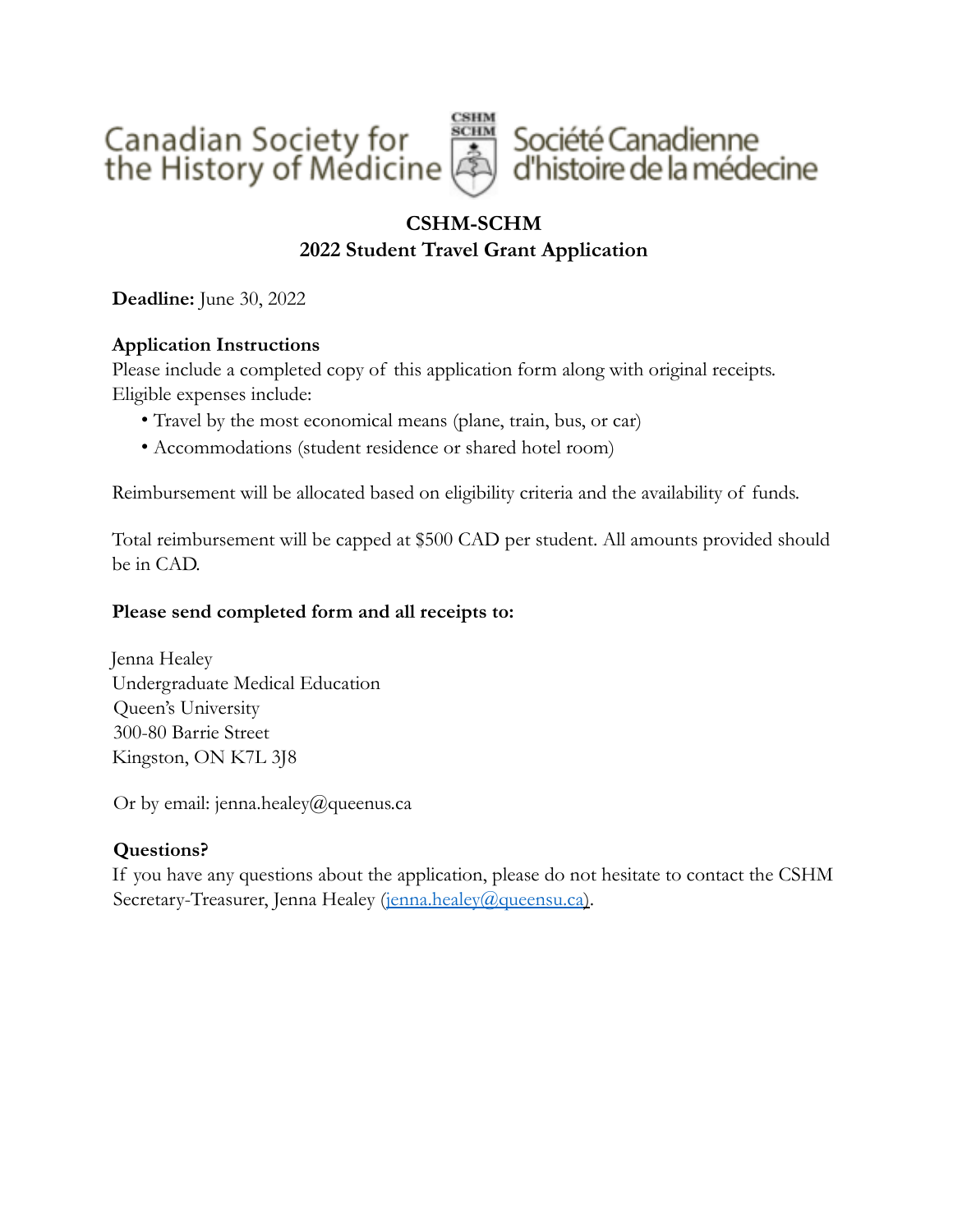# **CONTACT INFORMATION**

| Full Name                       |  |
|---------------------------------|--|
| Address                         |  |
| City                            |  |
| $\operatorname{Postal}$<br>Code |  |
| Phone                           |  |
| Email                           |  |
| Institution                     |  |

Level of studies  $\Box$ M.A. ☐Ph.D.

Are you a full-time student? YES  $\Box$  NO  $\Box$ 

# **OHER FUNDING**

To attend the annual meeting of the CSHM, have you obtained or will you obtain funding from another organization (department, student association, research group, etc.)? YES  $\square$  NO  $\square$ 

If so, how much?  $\frac{1}{\sqrt{1-\frac{1}{2}}}\frac{1}{\sqrt{1-\frac{1}{2}}}\frac{1}{\sqrt{1-\frac{1}{2}}}\frac{1}{\sqrt{1-\frac{1}{2}}}\frac{1}{\sqrt{1-\frac{1}{2}}}\frac{1}{\sqrt{1-\frac{1}{2}}}\frac{1}{\sqrt{1-\frac{1}{2}}}\frac{1}{\sqrt{1-\frac{1}{2}}}\frac{1}{\sqrt{1-\frac{1}{2}}}\frac{1}{\sqrt{1-\frac{1}{2}}}\frac{1}{\sqrt{1-\frac{1}{2}}}\frac{1}{\sqrt{1-\frac{1}{2}}}\frac{1}{\sqrt{1-\frac$